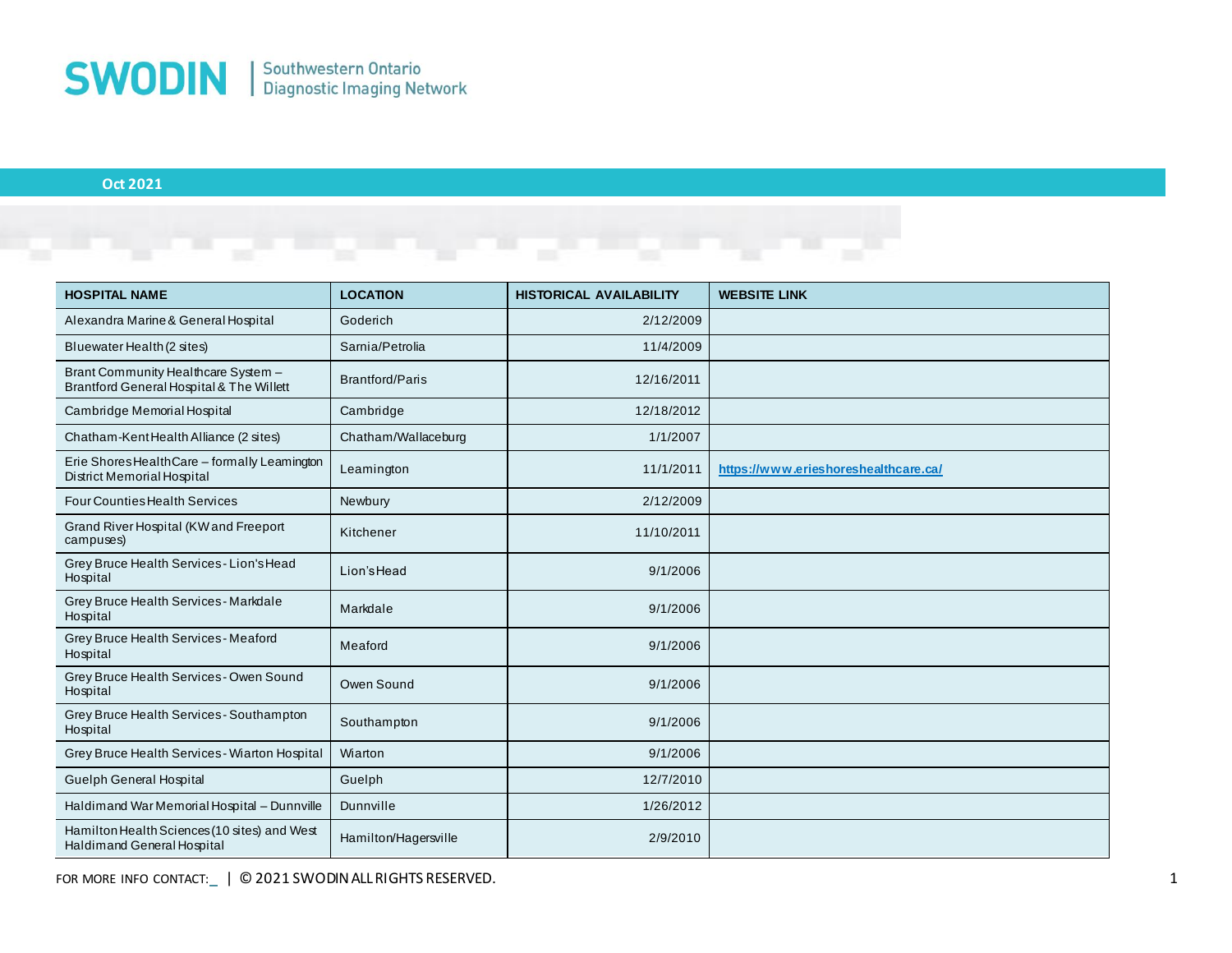## **SWODIN** Southwestern Ontario

| Hanover and District Hospital                                           | Hanover                                       | 9/1/2006   |  |
|-------------------------------------------------------------------------|-----------------------------------------------|------------|--|
| Hotel-Dieu Grace Healthcare (formerly part of<br>WRH)                   | Windsor                                       | 11/1/2011  |  |
| Huron Perth Healthcare Alliance - Clinton<br>Public Hospital            | Clinton                                       | 2/12/2009  |  |
| Huron Perth Healthcare Alliance - Seaforth<br><b>Community Hospital</b> | Seaforth                                      | 2/12/2009  |  |
| Huron Perth Healthcare Alliance - St. Marys<br>Memorial Hospital        | St. Marys                                     | 2/12/2009  |  |
| Huron Perth Healthcare Alliance - Stratford<br><b>General Hospital</b>  | Stratford                                     | 2/12/2009  |  |
| Imagus Inc. (Charlton and Ancaster X-ray<br>clinics) (2 clinics)        | Hamilton/Ancaster                             | 6/18/2013  |  |
| Joseph Brant Hospital                                                   | <b>Burlington</b>                             | 7/7/2010   |  |
| Listowel Wingham Hospitals Alliance -<br>Listowel Memorial Hospital     | Listowel                                      | 7/20/2009  |  |
| Listowel Wingham Hospitals Alliance -<br>Wingham & District Hospital    | Wingham                                       | 7/20/2009  |  |
| London X-ray Associates (5 clinics)                                     | London                                        | 12/12/2012 |  |
| Niagara Health System - Douglas Memorial<br>Site                        | Niagara Health - Fort Erie<br>Sites(FES)      | 9/14/2009  |  |
| Niagara Health System - Greater Niagara<br><b>General Site</b>          | Niagara Health - Niagara<br>FallsSite (NFS)   | 9/14/2009  |  |
| Niagara Health System - Niagara-on-the-Lake<br>Site (closed April 2015) | Niagara-on-the-Lake                           | 9/14/2009  |  |
| Niagara Health System - Ontario Street Site<br>(closed March 23, 2013)  | St. Catherines                                | 9/14/2009  |  |
| Niagara Health System - Port Colborne Site                              | Niagara Health - Port<br>Colborne Site (PCS)  | 9/14/2009  |  |
| Niagara Health System - St. Catharines<br><b>General Site</b>           | Niagara Health - St.<br><b>CatharinesSite</b> | 9/14/2009  |  |
| Niagara Health System - Welland Hospital Site                           | Niagara Health - Welland<br>Site              | 9/14/2009  |  |
| Norfolk General Hospital                                                | Simcoe                                        | 4/20/2010  |  |
| Owen Sound Medical Imaging (clinic)                                     | Owen Sound                                    | 3/20/2013  |  |
| South Bruce Grey Health Centre - Chesley<br>Site                        | Chesley                                       | 9/1/2006   |  |
| South Bruce Grey Health Centre - Durham<br>Site                         | Durham                                        | 9/1/2006   |  |
| South Bruce Grey Health Centre - Kincardine<br>Site                     | Kincardine                                    | 9/1/2006   |  |

FOR MORE INFO CONTACT | © 2021 SWODIN ALL RIGHTS RESERVED.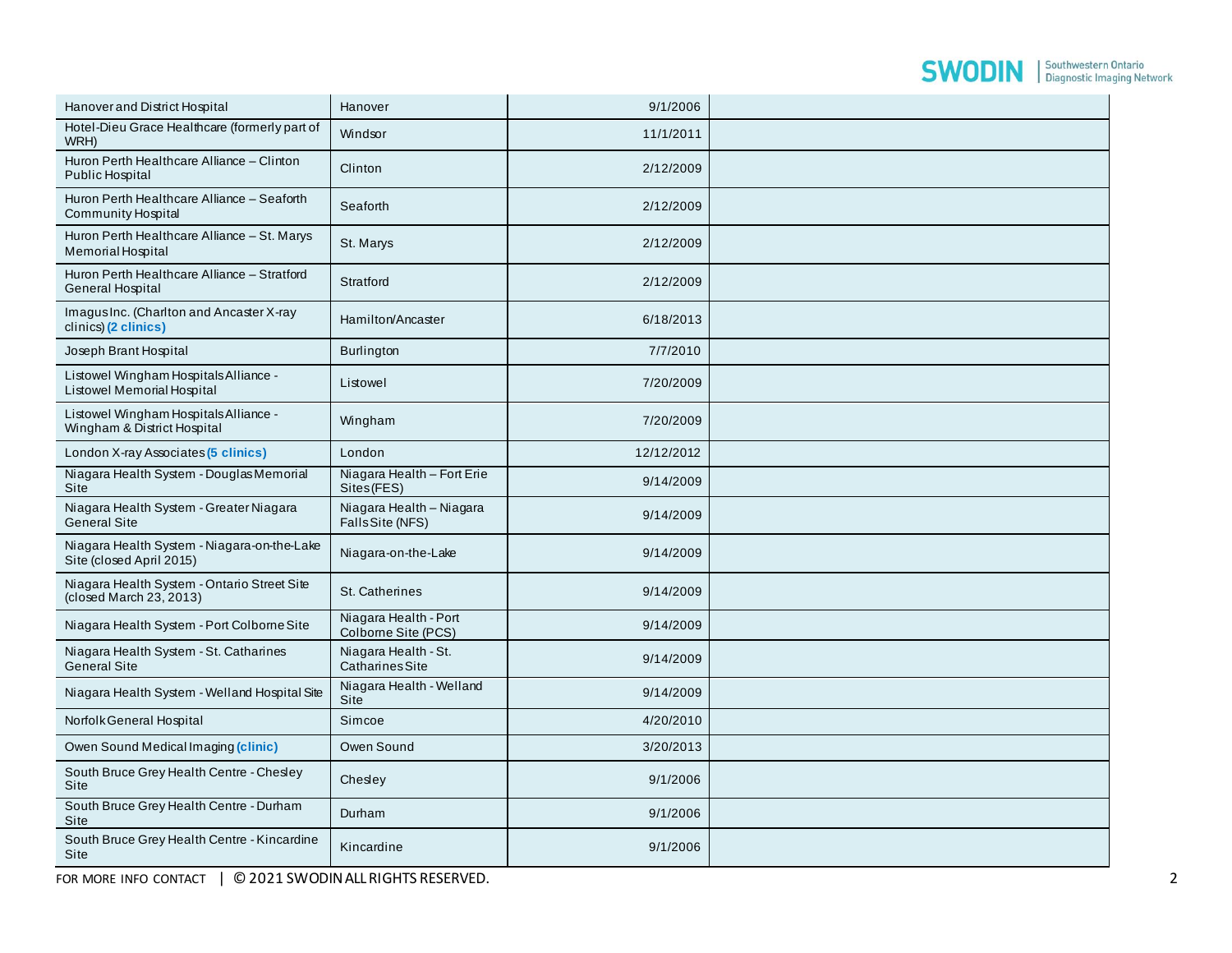## **SWODIN** Southwestern Ontario

| South Bruce Grey Health Centre - Walkerton<br>Site                                                                         | Walkerton                         | 9/1/2006   |  |
|----------------------------------------------------------------------------------------------------------------------------|-----------------------------------|------------|--|
| South Huron Hospital Association                                                                                           | Exeter                            | 2/12/2009  |  |
| St. Joseph's Health Care - Parkwood Institute                                                                              | London                            | 2/12/2009  |  |
| St. Joseph's Health Care - St. Joseph's<br>Hospital                                                                        | London                            | 2/12/2009  |  |
| St. Joseph's Healthcare Hamilton (3 sites)                                                                                 | Hamilton                          | 8/17/2009  |  |
| St. Mary's General Hospital (3 sites)                                                                                      | Kitchener                         | 8/24/2010  |  |
| St. Thomas Elgin General Hospital                                                                                          | St. Thomas                        | 2/12/2009  |  |
| STL Diagnostic Imaging (clinic and mobile<br>services)                                                                     | VariousLocations                  | 11/19/2015 |  |
| Strathroy Middlesex General Hospital                                                                                       | Strathroy                         | 2/12/2009  |  |
| The Alexandra Hospital                                                                                                     | Ingersoll                         | 2/12/2009  |  |
| Tillsonburg District Memorial Hospital                                                                                     | Tillsonburg                       | 2/12/2009  |  |
| London Health Sciences Centre - University<br>Campus                                                                       | London                            | 2/12/2009  |  |
| London Health Sciences Centre - Victoria<br>Campus                                                                         | London                            | 2/12/2009  |  |
| Woodstock General Hospital                                                                                                 | Woodstock                         | 2/12/2009  |  |
| Groves Memorial Community Hospital, North<br>Wellington Healthcare - Louise Marshall<br>Hospital & Palmerston and District | Fergus<br>Mount Forest/Palmerston | 10/26/2010 |  |
| West Lincoln Memorial Hospital (has<br>amalgamated with Hamilton Health Sciences<br>in 2017)                               | Grimsby                           | 1/7/2013   |  |
| Clear Medical Imaging (prev. Windsor<br>Radiological Associates) (9 clinics)                                               | Windsor                           | 12/17/2014 |  |
| Windsor Regional Hospital-<br>Met Campus, Oullette Campus                                                                  | Windsor                           | 1/11/201   |  |